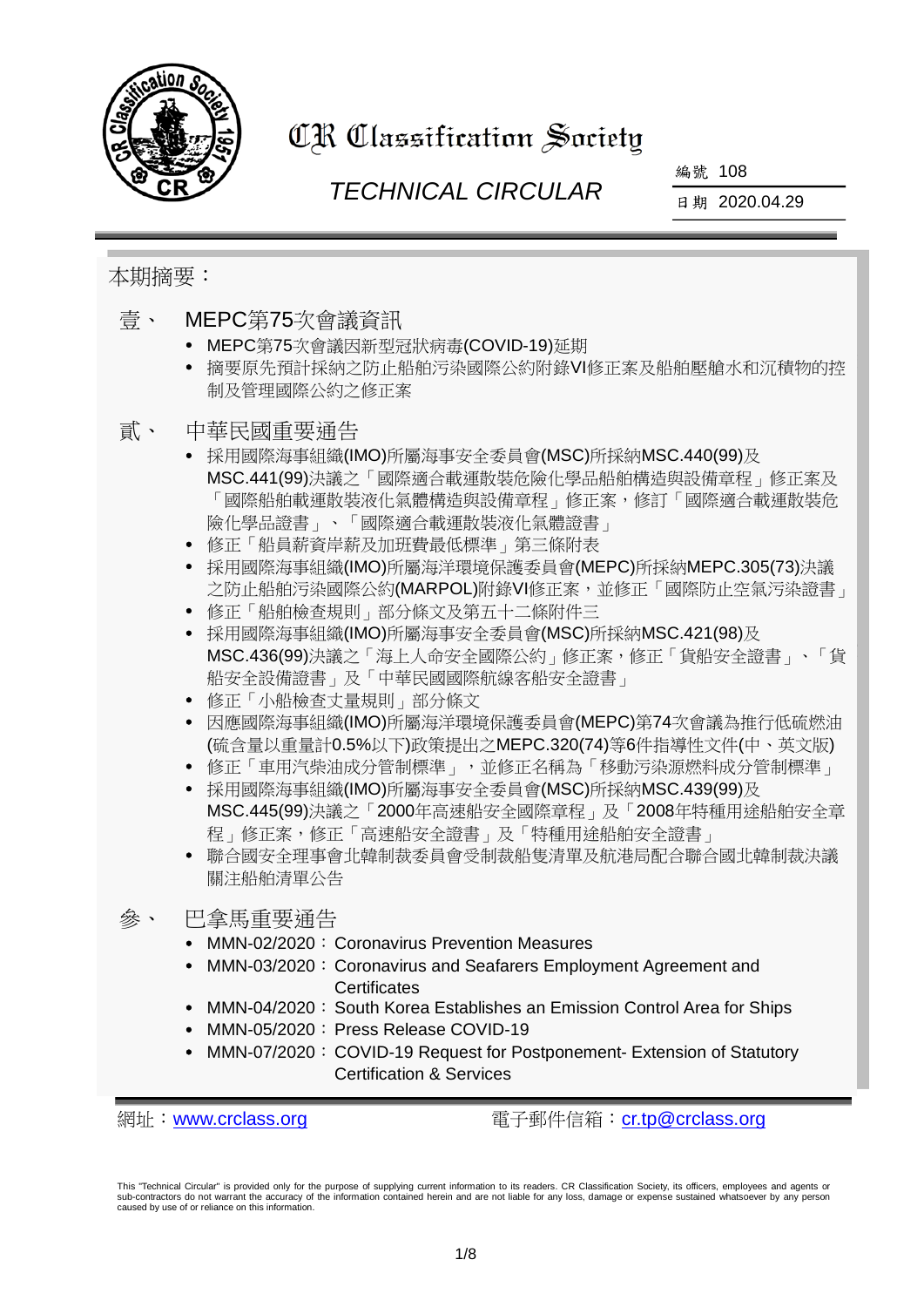- MMC-193:Optional and Voluntary System for Electronic Books or Electronic Record Books on board Panamanian Flagged Vessels
- MMC-269: Maritime Labour Convention, 2006 (MLC, 2006), Certification Process-MLC, 2006
- MMC-298: Economic Incentives for Panamanian Vessels
- MMC-345: Ballast Water Management Convention 2004, Panama Policy
- MMC-352: List of Approved P& I Clubs/ Insurers MLC
- 肆、 貝里斯重要通告
	- QAD-20-001: Novel Coronavirus- Precautions to be Taken to Minimize Risks to Seafarers, Passengers and Others on Board Ships
	- MMN-20-002: Technical Department Novel Coronavirus (COVID-19) Temporary Measure
- 伍、 CR服務資訊
	- CR最新準則及CR PSC應急群組資訊

## 壹 **MEPC**第**75**次會議資訊

國際海事組織**(IMO)**海洋環境保護委員會**(MEPC)**第 **75** 次會議,原訂於 **2020** 年 **3** 月 **30** 日至 4 月 3 日在英國倫敦召開,但[因新型冠狀病毒](http://www.imo.org/en/MediaCentre/PressBriefings/Pages/04-Covid-19-IMO-meetings-.aspx)(COVID-19)而延期,尚未公布新開 會時程,摘要原先預計於 **MEPC75** 採納之修正案如下:

#### 一、 防止船舶污染國際公約附錄**VI(MARPOL Annex VI)**之修正案:

- (一) 因應2020年起船舶燃油硫含量應不超過0.5%(m/m)之規定,預計新增以下規定:
	- 1. 要求船上裝設燃油取樣點(Sampling Points),以利後續核實船上使用之燃油 硫含量符合規定:
		- (1) 新造船(該修正案生效以後建造之船舶):需要強制裝設燃油取樣點;
		- (2) 現成船(該修正案生效前建造之船舶):需於該修正案生效一年以後之第一次國 際防止空氣污染證書(IAPP)換證檢驗前完成裝設。
	- 2. 修正現行燃油樣品之測試程序,並因應燃油取樣點之裝設,新增船上燃油取 樣及測試程序。修正後之取樣程序與現行之對照如下圖所示:

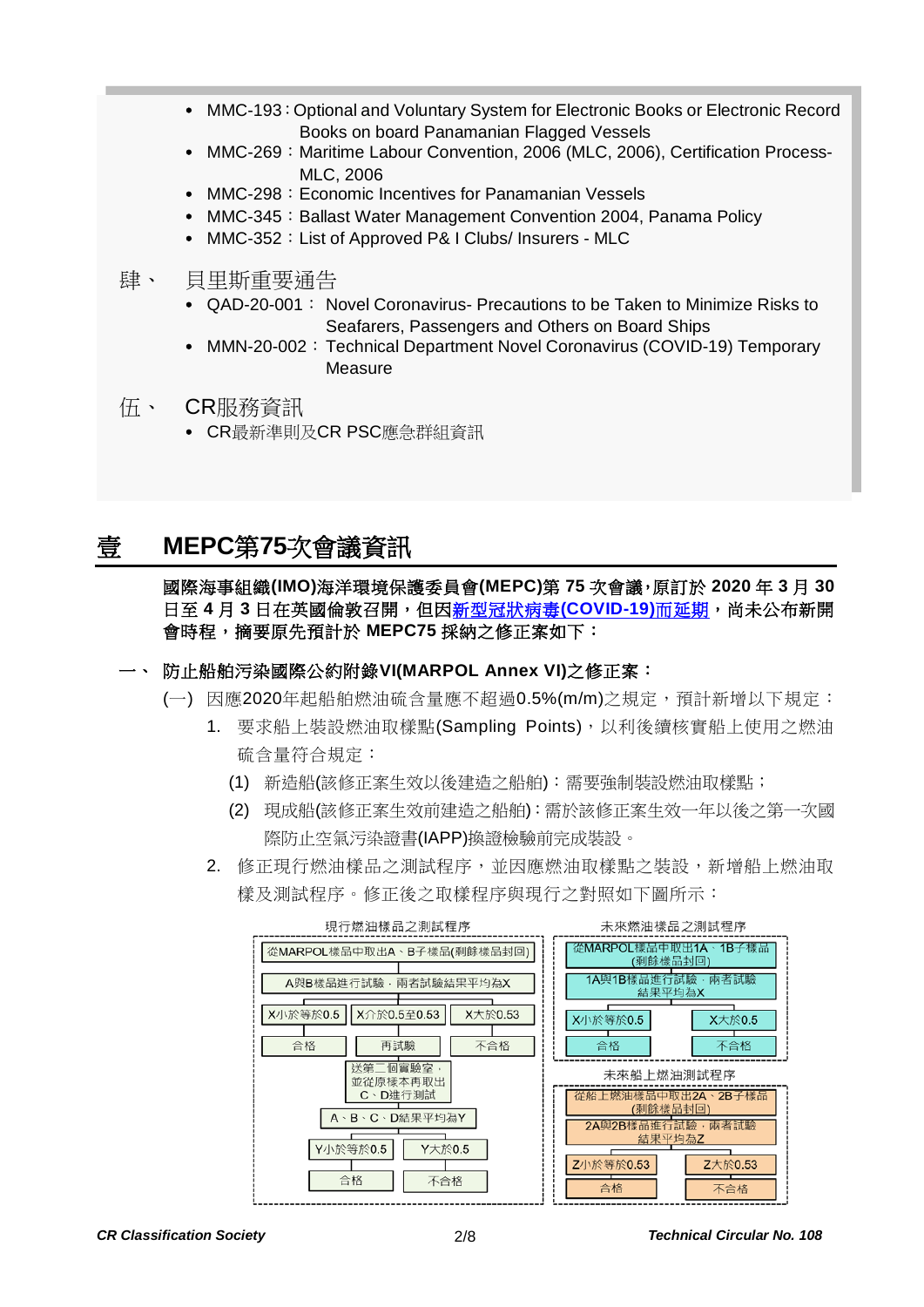(二) 部分船種能源效率設計指標(EEDI)第三階段(Phase 3)提前至2022年1月1日開始 實施,並針對不同噸位之貨櫃船加嚴折減係數,其主要變動內容整理如下表所 示:

| 船種                                                                 | 現行Phase 3折減係數                           | 未來Phase 3折減係數草案                        |
|--------------------------------------------------------------------|-----------------------------------------|----------------------------------------|
| <b>Gas Carrier</b>                                                 | 2025起:30%<br>(DWT 15,000 and above)     | 2022起:30%<br>(DWT 15,000 and above)    |
| Container Ship                                                     | 2025起:0-30%<br>(DWT 10,000-15,000)      | 2022起:15-30%<br>(DWT 10,000-15,000)    |
| <b>Container Ship</b>                                              | 2025起:30%<br>(DWT 15,000-40,000)        | 2022起:30%<br>(DWT 15,000-40,000)       |
| Container Ship                                                     | 2025起:30%<br>(DWT 40,000 and above)     | 2022起:35-50%<br>(DWT 40,000 and above) |
| General Cargo<br>Ship                                              | 2025起: 0-30%<br>$(DWT 3,000$ and above) | 2022起: 0-30%<br>(DWT 3,000 and above)  |
| <b>LNG Carrier</b>                                                 | 2025起:30%<br>(DWT 10,000 and above)     | 2022起: 30%<br>(DWT 10,000 and above)   |
| Cruise Passenger<br>ship having non-<br>conventional<br>propulsion | 2025起:0-30%<br>(GT 25,000 and above)    | 2022起: 0-30%<br>(GT 25,000 and above)  |

二、 船舶壓艙水和沉積物的控制及管理國際公約之修正案:

(一) 預計修正該公約規則E-1,新增在初次安裝壓艙水管理系統(Ballast Water Management System, BWMS) 時, 須 確 認 系 統 已 進 行 過 調 試 試 驗 (Commissioning Test),以確保系統的運轉功能及效能正常。

## 貳 中華民國重要通告

- 一、 採用國際海事組織 **(IMO)** [所屬海事安全委員會](https://gazette.nat.gov.tw/egFront/detail.do?metaid=113424&log=detailLog) **(MSC)** 所採納 **MSC.440(99)** 及 **MSC.441(99)**[決議之「國際適合載運散裝危險化學品船舶構造與設備章程」修正案及](https://gazette.nat.gov.tw/egFront/detail.do?metaid=113424&log=detailLog) [「國際船舶載運散裝液化氣體構造與設備章程」修正案,修訂「國際適合載運散裝危](https://gazette.nat.gov.tw/egFront/detail.do?metaid=113424&log=detailLog) [險化學品證書」、「國際適合載運散裝液化氣體證書」,](https://gazette.nat.gov.tw/egFront/detail.do?metaid=113424&log=detailLog)自中華民國**109**年**2**月**20**日生 效。
- 二、 修正[「船員薪資岸薪及加班費最低標準」](https://gazette.nat.gov.tw/egFront/detail.do?metaid=113576&log=detailLog)第三條附表,中華民國**109**年**2**月**26**日。
- 三、 採用國際海事組織**(IMO)**[所屬海洋環境保護委員會](https://gazette.nat.gov.tw/egFront/detail.do?metaid=113837&log=detailLog)**(MEPC)**所採納**MEPC.305(73)**決議 之防止船舶污染國際公約**(MARPOL)**附錄**VI**[修正案,並修正「國際防止空氣污染證書」,](https://gazette.nat.gov.tw/egFront/detail.do?metaid=113837&log=detailLog) 自中華民國**109**年**3**月**9**日生效。
- 四、 修正[「船舶檢查規則」](https://gazette.nat.gov.tw/egFront/detail.do?metaid=113883&log=detailLog)部分條文及第五十二條附件三,中華民國**109**年**3**月**10**日。
- 五、 採用國際海事組織 **(IMO)** [所屬海事安全委員會](https://gazette.nat.gov.tw/egFront/detail.do?metaid=113896&log=detailLog) **(MSC)** 所採納 **MSC.421(98)** 及 **MSC.436(99)**[決議之「海上人命安全國際公約」修正案,修正「貨船安全證書」、「貨](https://gazette.nat.gov.tw/egFront/detail.do?metaid=113896&log=detailLog) [船安全設備證書」及「中華民國國際航線客船安全證書」,](https://gazette.nat.gov.tw/egFront/detail.do?metaid=113896&log=detailLog)自中華民國**109**年**3**月**11**日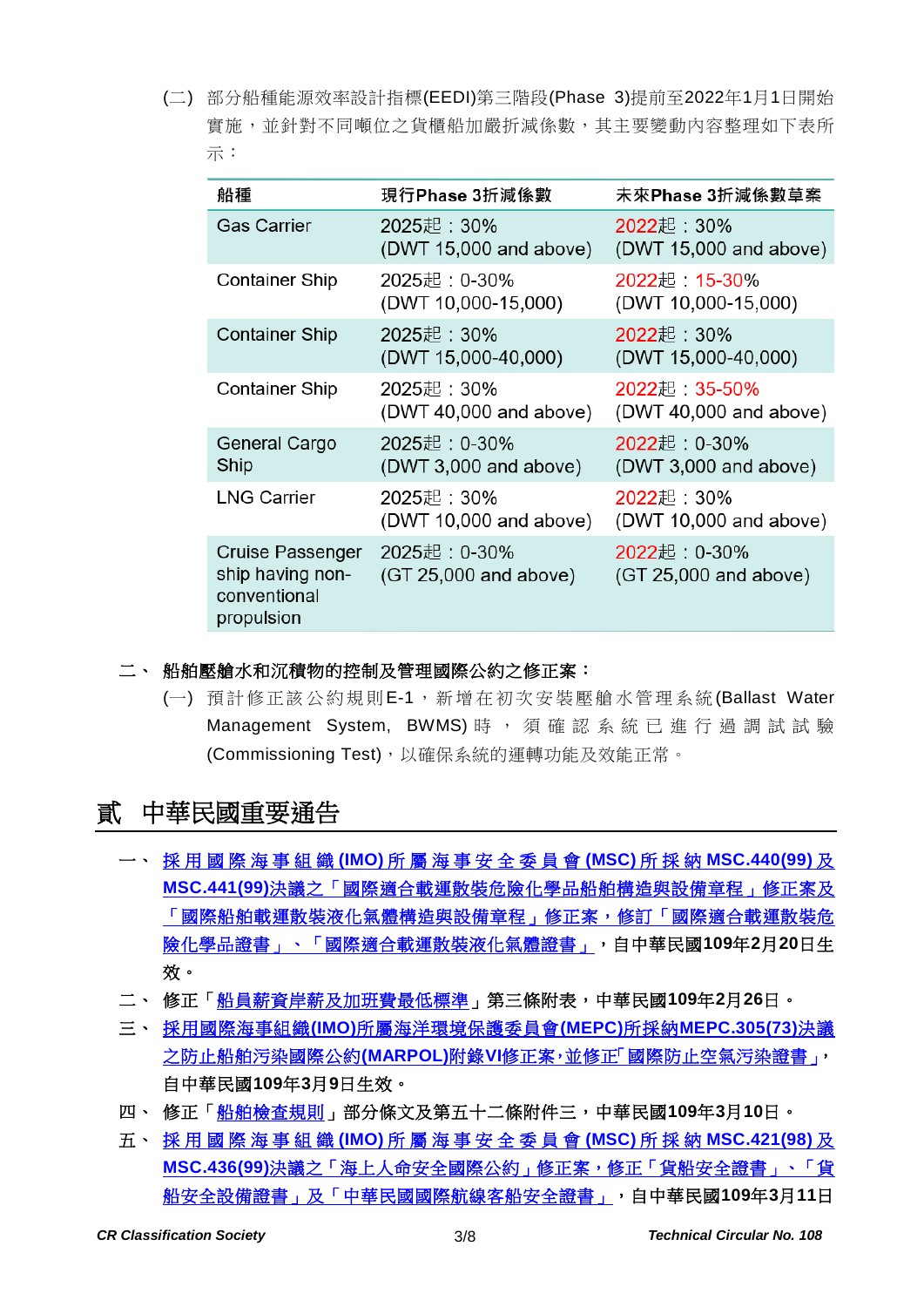生效。

- 六、 修正[「小船檢查丈量規則」](https://gazette.nat.gov.tw/egFront/detail.do?metaid=113899&log=detailLog)部分條文,中華民國**109**年**3**月**11**日。
- 七、 因應國際海事組織**(IMO)**[所屬海洋環境保護委員會](https://www.motcmpb.gov.tw/DownloadFile/Top?SiteId=1&NodeId=83)**(MEPC)**第**74**次會議為推行低硫燃油 **(**[硫含量以重量計](https://www.motcmpb.gov.tw/DownloadFile/Top?SiteId=1&NodeId=83)**0.5%**以下**)**政策提出之**MEPC.320(74)**等**6**件指導性文件**(**中、英文版**)**, 中華民國**109**年**3**月**13**日。
- 八、 修[正「車用汽柴油成分管制標準」,](https://gazette.nat.gov.tw/egFront/detail.do?metaid=114149&log=detailLog)並修正名稱[為「移動污染源燃料成分管制標準」,](https://gazette.nat.gov.tw/egFront/detail.do?metaid=114149&log=detailLog) 中華民國**109**年**3**月**20**日。
- 九、 採用國際海事組織 **(IMO)** [所屬海事安全委員會](https://gazette.nat.gov.tw/egFront/detail.do?metaid=114349&log=detailLog) **(MSC)** 所採納 **MSC.439(99)** 及 **MSC.445(99)**決議之「**2000**[年高速船安全國際章程」及「](https://gazette.nat.gov.tw/egFront/detail.do?metaid=114349&log=detailLog)**2008**年特種用途船舶安全章 [程」修正案,修正「高速船安全證書」及「特種用途船舶安全證書」,](https://gazette.nat.gov.tw/egFront/detail.do?metaid=114349&log=detailLog)自中華民國**109** 年**3**月**30**日生效。
- 十、 [聯合國安全理事會北韓制裁委員會受制裁船隻清單及航港局配合聯合國北韓制裁決議](https://www.motcmpb.gov.tw/Information/Detail/cfc09406-61f5-4462-a7ee-4bb3de2fdab0?SiteId=1&NodeId=103) [關注船舶清單公告,](https://www.motcmpb.gov.tw/Information/Detail/cfc09406-61f5-4462-a7ee-4bb3de2fdab0?SiteId=1&NodeId=103)中華民國**109**年**4**月**22**日。

# 參 巴拿馬重要涌告

- 一、 **[MMN-02/2020](https://www.crclass.org/chinese/download/ti-tc/108/3-1%20MMN-02-2020%20-%20CORONAVIRUS-AMP-%20SAFETY-CIRCULAR%20-%2023-03-2020.pdf)**: **"Coronavirus Prevention Measures"**:
	- (一) 因應COVID-19疫情已進入全球流行狀況,巴拿馬海事局發布對船東之建議及要
		- 求,重點內容如下:
		- 1. 建議非必要情況,在各國港口皆應避免上下船,並且做好防疫措施。
		- 2. 因疫情關係而無法進行國際船舶和港口設施保全(ISPS)之相關驗證時,船東 (營運人)或認可組織(RO)應按照MMC-359(第10條)內容申請展延。
- 二、 **[MMN-03/2020](https://www.crclass.org/chinese/download/ti-tc/108/3-2%20MMN-03-2020-COVID-19-March-27.pdf)**: **"Coronavirus and Seafarers Employment Agreement and Certificates"**:
	- (一) 因應COVID-19疫情,巴拿馬海事局發布關於申請船員相關證書之展延(包含醫療 證書(Medical Certificate)以及專業訓練證書(Certificates of Proficiency)等)以及 免除海事勞工公約(MLC)規則A2.4.3(休假的權利)以及A2.5.1.2(遣返)之規定。
- 三、 **[MMN-04/2020](https://www.crclass.org/chinese/download/ti-tc/108/3-3%20MMN-04-2020-NEW-FEB-2020.pdf)**: **"South Korea Establishes an Emission Control Area for Ships"**:
	- (一) 巴拿馬海事局因應南韓政府頒布硫氧化物(SOx)排放管制之相關規定,提醒船東 (營運人)檢視其船舶是否符合MARPOL Annex VI以及南韓排放管制區之相關規 定,內容如下:
		- 1. 自2019年12月起,在特定港口(如:釜山、蔚山、仁川等)20海浬範圍內,自 願降低船速之船舶可享有港口出入境費用之優惠。
		- 2. 於2020年9月1日以後,在特定港口(如:釜山、蔚山、仁川、耀蘇及光陽等) 靠泊時,只能使用硫含量0.1%m/m以下之燃油。
- 四、 **[MMN-05/2020](https://www.crclass.org/chinese/download/ti-tc/108/3-4%20MMN-052020%20-%20Press%20Release%20COVID-19.pdf)**: **"Press Release COVID-19"**:
	- (一) 巴拿馬海事局向其船東等客戶說明,在COVID-19之疫情期間仍會由遠端方式為 客戶持續提供服務。另針對RO相關之稽核與檢驗、船員相關證書效期、乾塢檢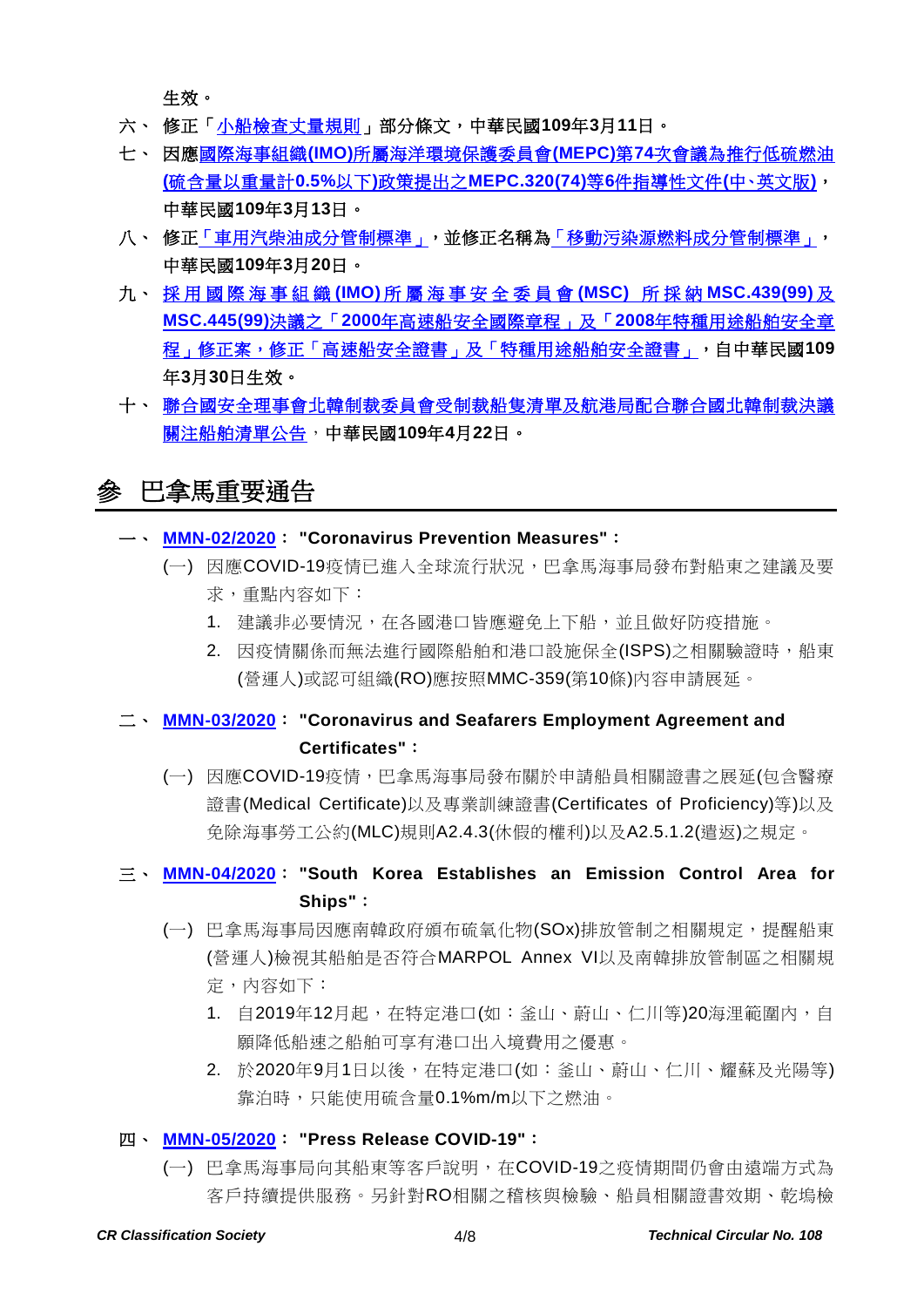驗等,在滿足相關條件之情況下得展延90天。

#### 五、 **[MMN-07/2020](https://www.crclass.org/chinese/download/ti-tc/108/3-5%20MMN-07-2020-Rev.-April-1-2020-1.pdf)**: **"COVID-19 Request for Postponement- Extension of Statutory Certification & Services"**:

- (一) 因應COVID-19疫情所需,巴拿馬海事局針對證書有效日期、檢驗及稽核之展延 發布相關規定,重點整理如下:
	- 1. 巴拿馬海事局允許RO延後檢驗及稽核(最長期限為3個月),條件如下:
		- (1) RO應盡可能進行遠端檢驗以確保船舶處於良好狀態;
		- (2) 在無法進行遠端檢驗時,RO被授權延長證書之有效期限(最長3個月),其相關 紀錄與證明應妥善保管以利港口國或巴拿馬海事局之查核。
		- (3) 若有遇到相關困難,巴拿馬海事局要求盡速通報以利進行後續處理。
	- 2. 救生與防火設備之年度檢驗到期日介於2020年3月至5月間者,可在RO同意 下 延 期 1 個 月 ; 最 長 可 展 延 至 3 個 月 , 但 須 向 巴 拿 馬 海 事 局 [\(extensions@segumar.com.](mailto:extensions@segumar.com))提出個案申請。
	- 3. 若船舶目前已因缺陷或損壞等問題而持有「條件證書(Conditional Certificate)」 者,當問題無法解決時,船東(營運人)應先聯繫巴拿馬海事局 [\(conditionals@segumar.com\)](mailto:conditionals@segumar.com),並確認核發證書之RO接受目前船上之狀況。
	- 4. 所有法定證書(除條件證書外),其證書有效期限介於2020年3月至5月間者, 將可特別延長3個月,包含下列證書:
		- (1) 海事勞工證書(Maritime Labour Certificate)
		- (2) 安全管理證書(Safety Management Certificate)
		- (3) 符合文件(Document of Compliance)
		- (4) 國際船舶保全證書(International Ship Security Certificate)
		- (5) 國際噸位證書(International Tonnage Certificate )
		- (6) 國際壓艙水管理證書(International Ballast Water Management Certificate)
		- (7) 豁免證書(Exemption Certificates)
	- 5. 巴拿馬海事局所簽發之船籍證書、無線電台證書、豁免證書之彩色副本及電 子證書,有效期均視為自簽發日起3個月。
	- 6. 船底外部檢驗部分將依照MMC-204進行個案處理。(即未按時檢驗者,其證 書將失效,並應向Segumar辦事處申請重新驗證授權)
	- 7. 與ISPS有關之事項,依照MMN-02/2020第2段第9點內容處理。(即因疫情關 係而無法進行ISPS驗證時,船東(營運人)或RO應按照MMC-359(第10條)內容 申請展延。)

### 六、 **[MMC-193](https://www.crclass.org/chinese/download/ti-tc/108/3-6%20MMC-193%20-%20VOLUNTARY%20USE%20OF%20ELECTRONIC%20BOOKS%20-%20MARCH.pdf)**: **"Optional and Voluntary System for Electronic Books or Electronic Record Books on Board Panamanian Flagged Vessels"**:

- (一) 巴拿馬海事局更新使用電子紀錄簿系統之相關規範:
	- 1. 新增壓艙水紀錄簿及其他非官方紀錄簿為可使用於船上之電子紀錄簿。
	- 2. 新增"Spectral Technologies Inc. "及"Ingenium Marine Solutions Private Limited"兩間受認可之電子紀錄簿廠商。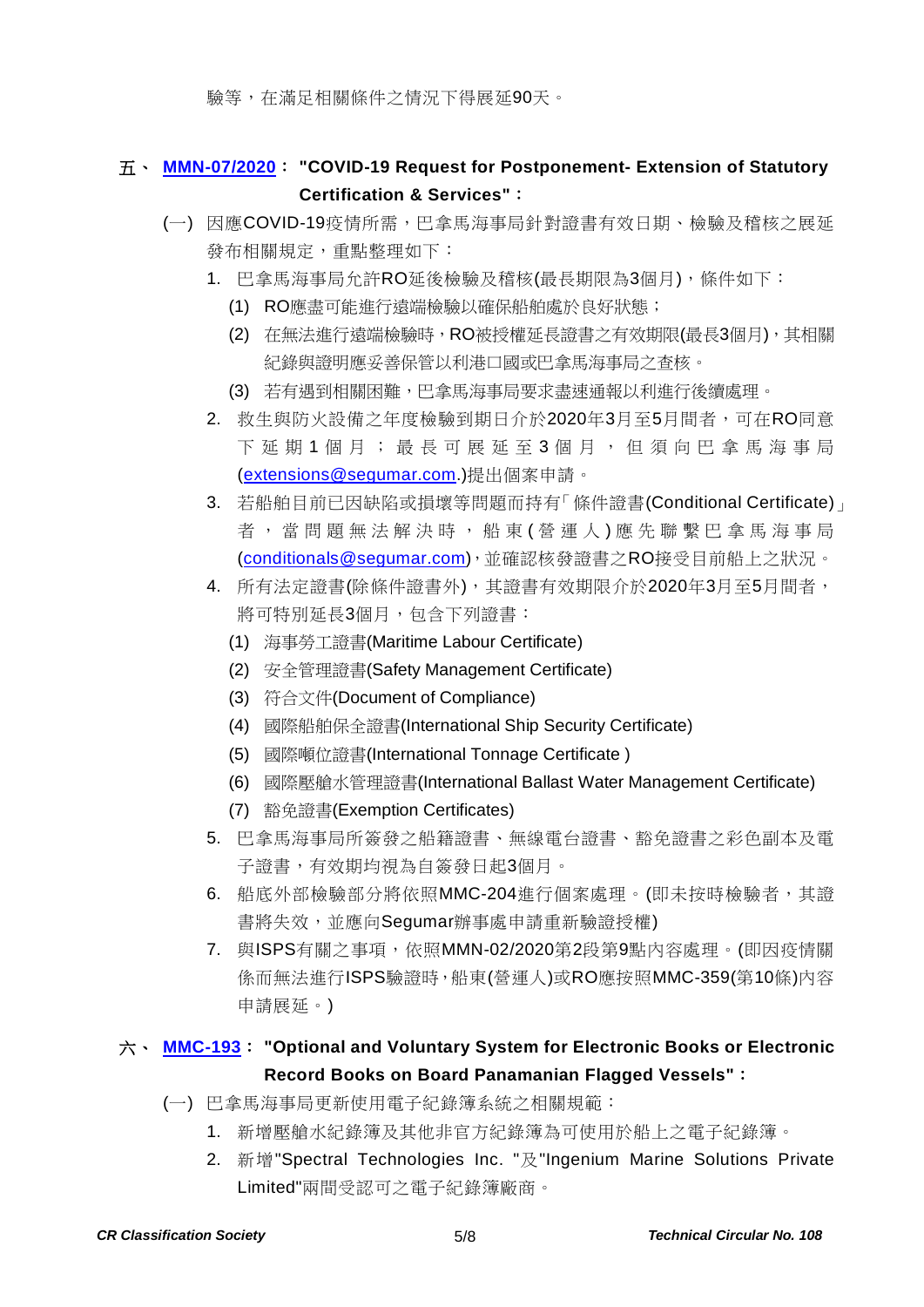#### 七、 **[MMC-269](https://www.crclass.org/chinese/download/ti-tc/108/3-7%20MMC-269-MARCH-02-2020.pdf)**: **"Maritime Labour Convention, 2006 (MLC, 2006), Certification Process- MLC, 2006"**:

- (一) 巴拿馬海事局之Segumar辦事處可核發海事勞工符合聲明第I部分(DMLC Part  $\vert$ )。
- (二) 當須更新DMLC Part I時(如船舶更改船名、船東、營運人、RO或總噸位),船東(營 運人)、RO等可藉由 [http://certificates.amp.gob.pa/certificates.](http://certificates.amp.gob.pa/certificates)申請。
- (三) 澄清所有自然人、法人、經理人或租借人等船舶營運人,依照MLC之規定皆應定 義為船東並應負起相關責任,而非僅針對船舶之註冊人。
- 八、 **[MMC-298](https://www.crclass.org/chinese/download/ti-tc/108/3-8%20MMC-298-febrero-2020.pdf)**: **"Economic Incentives for Panamanian Vessels"**:
	- (一) 巴拿馬海事局更新對船舶之規費減免政策。
- 九、 **[MMC-345](https://www.crclass.org/chinese/download/ti-tc/108/3-9%20MMC-345-BWM-rev-march-2020-1.pdf)**: **"Ballast Water Management Convention 2004, Panama Policy."**:
	- (一) 巴拿馬海事局澄清壓艙水管理系統(BWMS)調試試驗(Commissioning Testing)之 相關規定:
		- 1. 原巴拿馬海事局於2019年年底發出之MMC-345通告中要求巴拿馬籍船舶於 安裝壓艙水管理系統(BWMS)時應進行調試試驗(Commissioning Testing)並 包含指示性分析(Indicative Analysis Testing)(請參考第106[期技術通報](https://www.crclass.org/chinese/download/ti-tc/106/106.pdf))。
		- 2. 經本次澄清,目前巴拿馬籍船舶安裝BWMS之調試試驗中,指示性分析僅為 自願性(待後續壓艙水公約規則E-1之修正案生效後才為強制性)。
	- (二) 申 請 壓艙水管理計畫 (BWMP) 認可之電子信箱地址更新為 [rcarrillo@segumar.com](mailto:rcarrillo@segumar.com)以及[agomez@segumar.com](mailto:agomez@segumar.com)。

十、 **[MMC-352](https://www.crclass.org/chinese/download/ti-tc/108/3-10%20MMC-352-MARCH-27-2020.pdf)**: **"List of Approved P& I Clubs/ Insurers - MLC"**:

(一) 更新巴拿馬海事局所授權之能「執行海事勞工公約規則A2.5.2與A4.2.1所要求的 財務擔保證明」之P&I及保險業者名單。

## 肆 貝里斯重要通告

- 一、 **[QAD-20-001](https://www.crclass.org/chinese/download/ti-tc/108/4-1%20Circular-QAD-20-001%20Novel%20Corona%20Virus.pdf)**: **"Novel Coronavirus- Precautions to be Taken to Minimize Risks to Seafarers, Passengers and Others on Board Ships"**:
	- (一) 貝里斯海事局針對COVID-19疫情整理國際海事組織(IMO)及大陸海事局(MSA) 提出預防措施之建議(如:避免握手、減少船員與他人接觸等),並要求貝里斯籍 船舶若在船上發現疑似病例,應採取以下措施:
		- 1. 以單人房進行隔離(房門可以打開),且若需在1公尺以內接觸患者時應配戴 N95口罩;近距離接觸患者時,應配一次性戴手套及塑膠製衣物(如工作服、 圍裙等);
		- 2. 船長或營運人,在抵達目的地前應預先通知目標港口主管機關。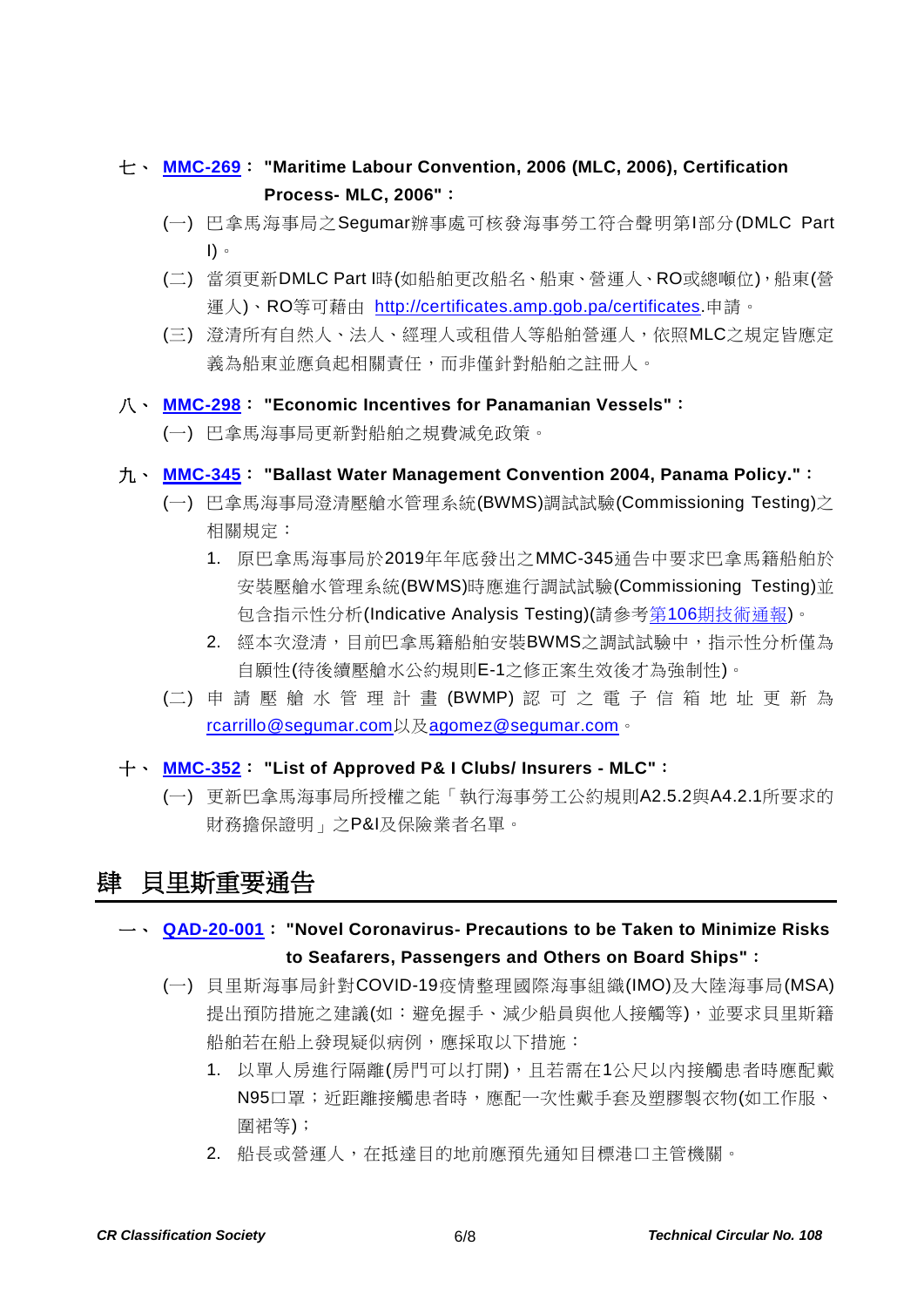### 二、 **[MMN-20-002](https://www.crclass.org/chinese/download/ti-tc/108/4-2%20MMN-20-002%20Technical%20Department%20Novel%20Coronavirus%20(COVID-19)%20Temporary%20M....pdf)**:**"Technical Department Novel Coronavirus (COVID-19) Temporary Measure"**:

- (一) 貝里斯海事局因應COVID-19疫情,允許證書之有效期限以及乾塢檢驗時間可展 延至2020年5月31日,包含海上人命安全國際公約(SOLAS)、防止船舶污染國際 公約(MARPOL)、載重線國際公約(Load Line)、海事勞工公約(MLC)、國際船舶 安全管理(ISM)及國際船舶及港口設施保全(ISPS)等相關證書,內容整理如下:
	- 1. 證書展延程序:
		- (1) 須請負責該證書之RO提交展延要求,並依照該船之狀況提交臨時措施,以保 持船舶處於良好狀態。
		- (2) 船東(營運人)須依照 MMN-20-001 通告,透過RO 提交自檢表(如附件 **[TDL-018-IMMARBE Self-Inspection Checklist](https://www.crclass.org/chinese/download/ti-tc/108/4-3%20TDL-018-IMMARBE%20Self-Inspection%20Checklist.pdf)**)以證明其船舶處於良好 狀態。
	- 2. 乾塢檢驗時間可因以下情況展延:
		- (1) 由船舶登記人提交TDF-006表單進行申請,包含船廠因為COVID-19而拒絕提 供船塢之信件,以及RO之證明文件。
		- (2) 其他乾塢檢驗之展延與COVID-19無關者,應符合MMN-18-001所述之要求。
	- 3. 有上述展延情況者,應向RO申請相關電子證書(到期日為2020年5月31日)以 確保船上備有有效證書。
	- 4. 當上述展延期限結束後,所有臨時核發之電子證書應替換為正式證書。

### 伍 **CR**服務資訊

#### 一、 **CR**最新準則:

- (一) CR工作步橋準則: 因應離岸風電開發,工作船與風機間之人員往來須有相對應之聯絡通道,考量工 作步橋之相關設計、材料、製造、安裝、測試以及運轉試驗,CR特別制定該準 則供業界依循。
- (二) CR智能船舶準則: 面臨智慧化時代來臨,CR自2017年起,持續關注船舶智慧化發展,經過3年醞釀, 已於2020年3月完成「CR智能船舶準則」之開發,其中包含智能航行、智能機器、 智能能效、智能船體、智能貨物、智能整合平台等6大主題,作為認可及檢驗之 依據,CR期待能與航商、造船廠、裝備廠商等一起合作,促進航運產業技術升 級,共創佳績。
- (三) CR高壓岸電連接準則: 因應世界各地港口城市及其主管機關逐漸開始重視減少船舶靠港期間之廢氣排 放,目前普遍認為採用岸上電力供電才能使船舶靠港時完全停用船上發電機,以 降低至零廢氣排放,由於一般岸上電力屬於高壓電,故船上需增設高壓岸電連接